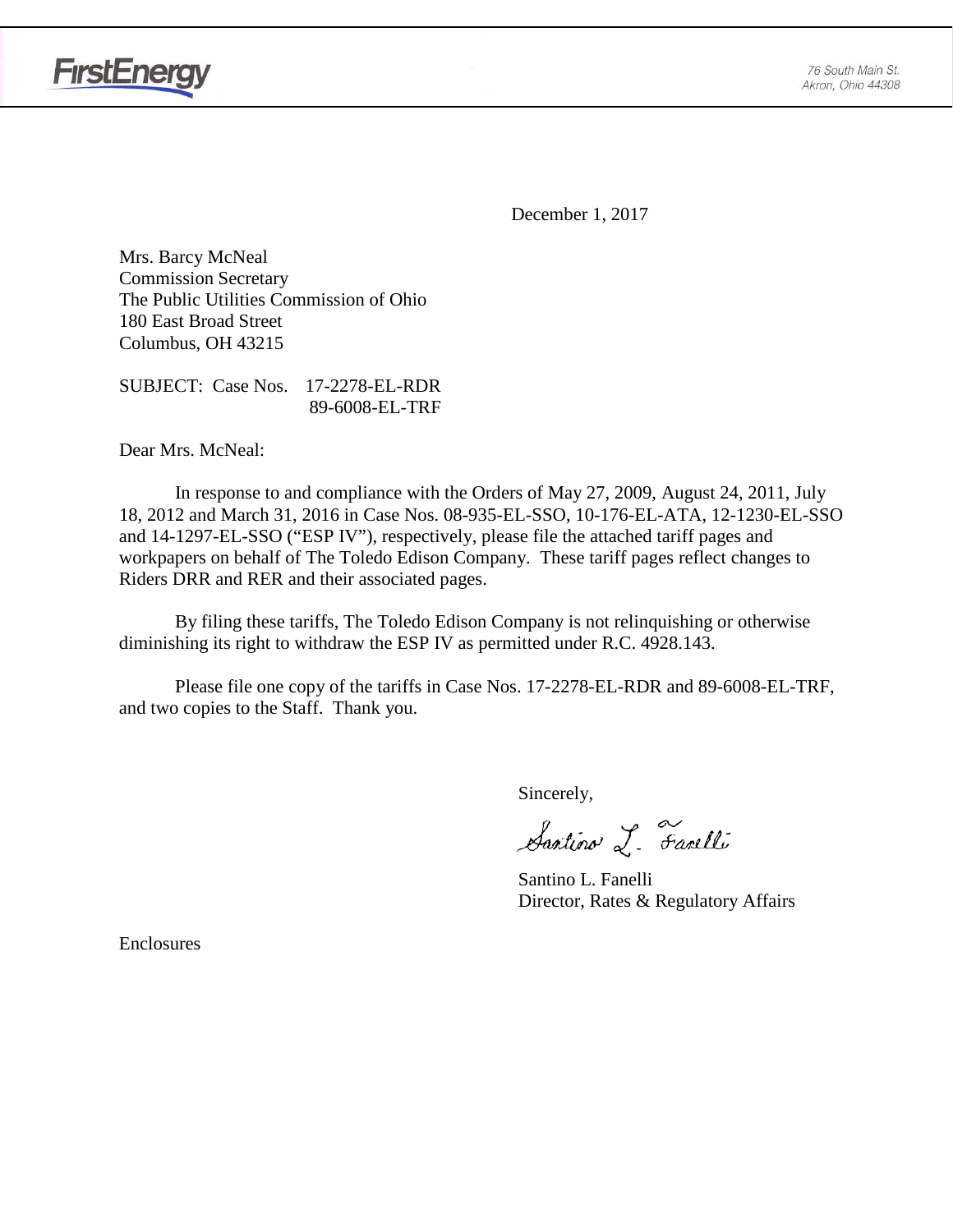#### **TABLE OF CONTENTS**

The following rates, rules and regulations for electric service are applicable throughout the Company's service territory except as noted.

|                                                      | <b>Sheet</b> | <b>Effective</b><br><b>Date</b> |
|------------------------------------------------------|--------------|---------------------------------|
| <b>TABLE OF CONTENTS</b>                             | 1            | $01 - 01 - 18$                  |
| <b>DEFINITION OF TERRITORY</b>                       | 3            | 01-23-09                        |
| <b>ELECTRIC SERVICE REGULATIONS</b>                  | 4            | $06 - 01 - 16$                  |
| <b>ELECTRIC SERVICE SCHEDULES</b>                    |              |                                 |
| Residential Service (Rate "RS")                      | 10           | 01-23-09                        |
| General Service - Secondary (Rate "GS")              | 20           | 01-23-09                        |
| General Service - Primary (Rate "GP")                | 21           | 01-23-09                        |
| General Service - Subtransmission (Rate "GSU")       | 22           | 01-23-09                        |
| General Service - Transmission (Rate "GT")           | 23           | 01-23-09                        |
| <b>Street Lighting Provisions</b>                    | 30           | 01-23-09                        |
| Street Lighting (Rate "STL")                         | 31           | 06-01-09                        |
| Traffic Lighting (Rate "TRF")                        | 32           | 01-23-09                        |
| Private Outdoor Lighting (Rate "POL")                | 33           | 06-01-09                        |
| Experimental Company Owned LED Lighting Program      | 34           | 06-01-16                        |
| <b>MISCELLANEOUS CHARGES</b>                         | 75           | 07-05-12                        |
| <b>OTHER SERVICE</b>                                 |              |                                 |
| <b>Partial Service</b>                               | 52           | $01 - 01 - 06$                  |
| Residential Renewable Energy Credit Purchase Program | 60           | $10 - 01 - 09$                  |
| <b>Cogeneration and Small Power Producer</b>         | 70           | 08-03-17                        |
| <b>Interconnection Tariff</b>                        | 76           | 05-06-16                        |

Filed pursuant to Orders dated May 27, 2009, August 24, 2011, July 18, 2012 and March 31, 2016, in Case Nos. 08-935-EL-SSO et al., 10-176-EL-ATA, 12-1230-EL-SSO and 14-1297-EL-SSO, respectively and Case No. 17-2278-EL-RDR, before

The Public Utilities Commission of Ohio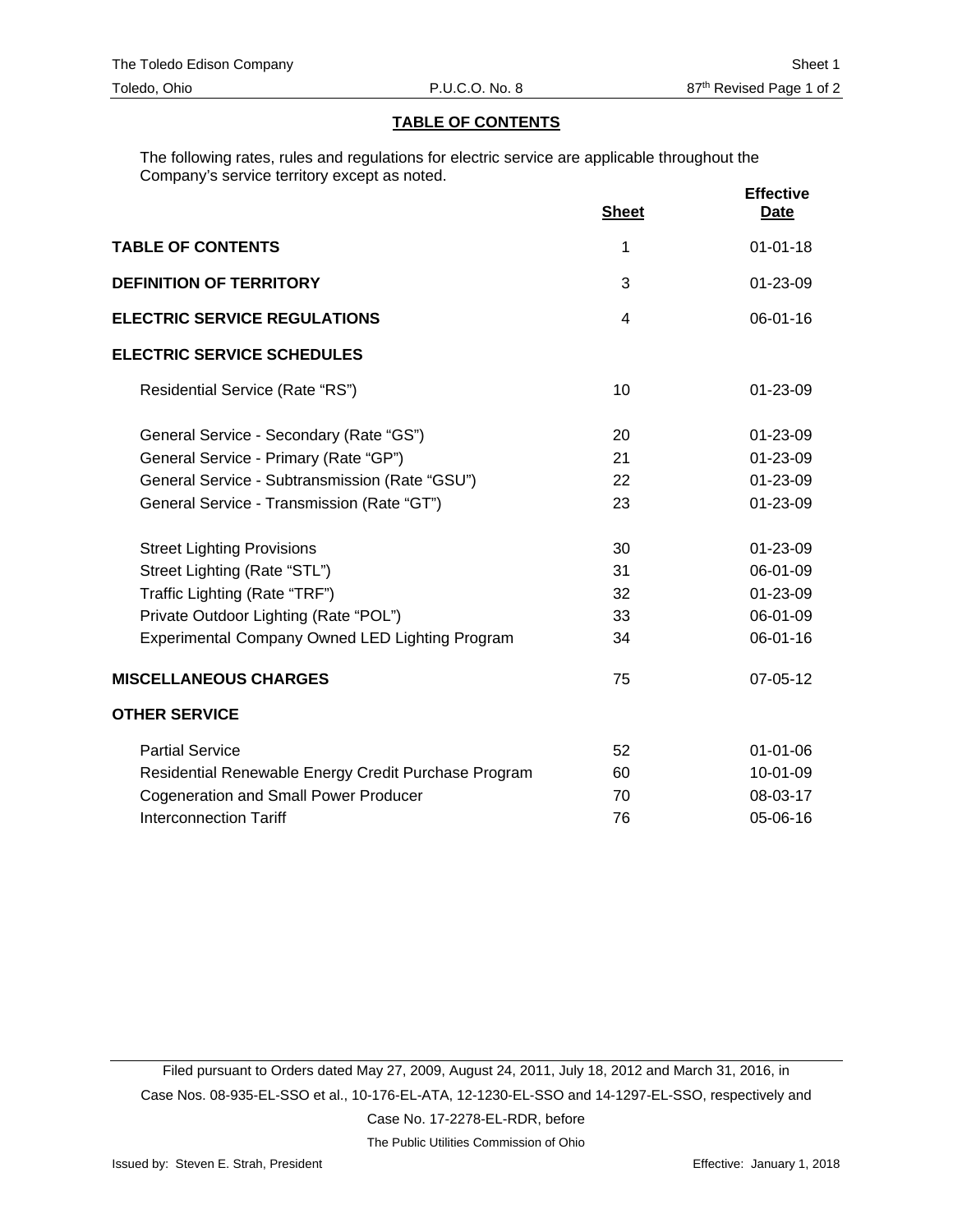#### **TABLE OF CONTENTS**

|                                                        |              | <b>Effective</b> |
|--------------------------------------------------------|--------------|------------------|
| <b>RIDERS</b>                                          | <b>Sheet</b> | Date             |
| Summary                                                | 80           | $01 - 01 - 17$   |
| <b>Residential Distribution Credit</b>                 | 81           | $05 - 21 - 10$   |
| <b>Transmission and Ancillary Services</b>             | 83           | 09-10-10         |
| <b>Alternative Energy Resource</b>                     | 84           | $01 - 01 - 18$   |
| <b>School Distribution Credit</b>                      | 85           | 06-01-09         |
| <b>Business Distribution Credit</b>                    | 86           | 01-23-09         |
| <b>Hospital Net Energy Metering</b>                    | 87           | 10-27-09         |
| Economic Development (4a)                              | 88           | 01-23-09         |
| <b>Universal Service</b>                               | 90           | $01 - 01 - 18$   |
| State kWh Tax                                          | 92           | 01-23-09         |
| <b>Net Energy Metering</b>                             | 93           | 10-27-09         |
| Delta Revenue Recovery                                 | 96           | $01 - 01 - 18$   |
| Demand Side Management                                 | 97           | $01 - 01 - 16$   |
| Reasonable Arrangement                                 | 98           | 06-01-09         |
| <b>Distribution Uncollectible</b>                      | 99           | $01 - 01 - 18$   |
| Economic Load Response Program                         | 101          | 06-01-16         |
| <b>Generation Cost Reconciliation</b>                  | 103          | $01 - 01 - 18$   |
| Fuel                                                   | 105          | 12-14-09         |
| Advanced Metering Infrastructure / Modern Grid         | 106          | $01 - 01 - 18$   |
| Line Extension Cost Recovery                           | 107          | $01 - 01 - 15$   |
| <b>Delivery Service Improvement</b>                    | 108          | $01 - 01 - 12$   |
| <b>PIPP Uncollectible</b>                              | 109          | $01 - 01 - 18$   |
| Non-Distribution Uncollectible                         | 110          | $01 - 01 - 18$   |
| <b>Experimental Real Time Pricing</b>                  | 111          | 06-01-17         |
| <b>Experimental Critical Peak Pricing</b>              | 113          | 06-01-17         |
| <b>Generation Service</b>                              | 114          | 06-01-17         |
| Demand Side Management and Energy Efficiency           | 115          | $01 - 01 - 18$   |
| <b>Economic Development</b>                            | 116          | $01 - 01 - 18$   |
| <b>Deferred Generation Cost Recovery</b>               | 117          | 06-01-09         |
| Deferred Fuel Cost Recovery                            | 118          | 06-21-13         |
| Non-Market-Based Services                              | 119          | 03-01-17         |
| <b>Residential Deferred Distribution Cost Recovery</b> | 120          | $01 - 01 - 12$   |
| Non-Residential Deferred Distribution Cost Recovery    | 121          | $01 - 01 - 12$   |
| <b>Residential Electric Heating Recovery</b>           | 122          | $01 - 01 - 18$   |
| <b>Residential Generation Credit</b>                   | 123          | $10 - 31 - 17$   |
| <b>Delivery Capital Recovery</b>                       | 124          | 12-01-17         |
| Phase-In Recovery                                      | 125          | $01 - 01 - 18$   |
| <b>Government Directives Recovery</b>                  | 126          | 06-01-16         |
| Automated Meter Opt Out                                | 128          | $01 - 01 - 15$   |
| <b>Ohio Renewable Resources</b>                        | 129          | 06-01-16         |
| Commercial High Load Factor Experimental TOU           | 130          | 06-01-17         |
| <b>Distribution Modernization</b>                      | 132          | $01 - 01 - 18$   |

Filed pursuant to Orders dated May 27, 2009, August 24, 2011, July 18, 2012 and March 31, 2016, in Case Nos. 08-935-EL-SSO et al., 10-176-EL-ATA, 12-1230-EL-SSO and 14-1297-EL-SSO, respectively and

Case No. 17-2278-EL-RDR, before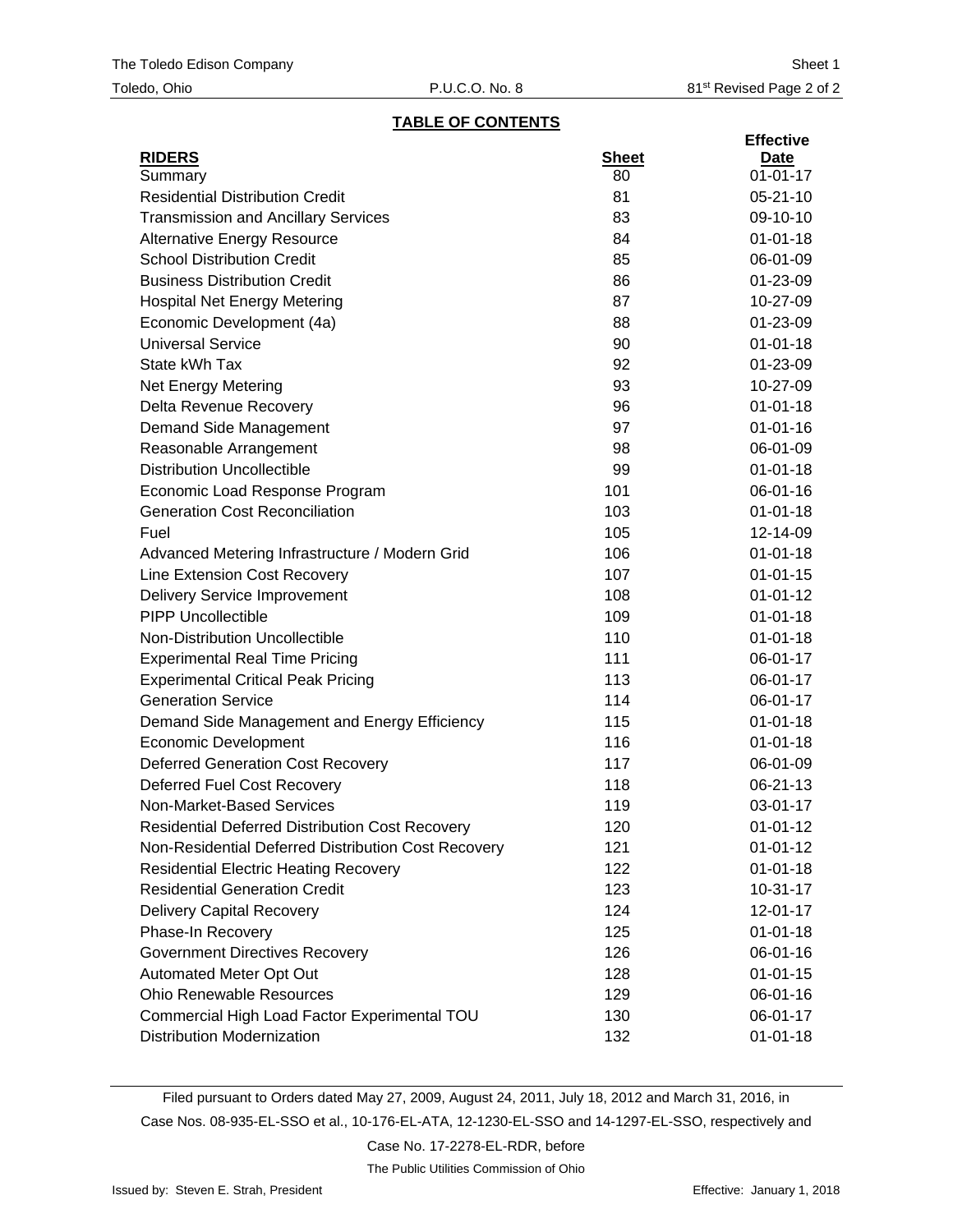#### **RIDER DRR Delta Revenue Recovery Rider**

#### **APPLICABILITY:**

Applicable to any customer receiving electric service under the Company's rate schedules or reasonable arrangement (special contract) approved by the Public Utilities Commission of Ohio. The Delta Revenue Recovery Rider (DRR) charge will apply, for all rate schedules, effective for service rendered beginning January 1, 2018, for all kWhs per kWh. This Rider is not avoidable for customers who take electric generation service from a certified supplier.

## **PURPOSE:**

The DRR charge recovers the difference in revenue ("delta revenue") between the application of rates in the otherwise applicable rate schedule and the result of any economic development schedule, energy efficiency schedule, reasonable arrangement, or governmental special contract approved by the Public Utilities Commission of Ohio on or after January 1, 2009.

#### **RATE:**

| <b>RS</b>  | 0.0000C    |
|------------|------------|
| <b>GS</b>  | $0.0000$ ¢ |
| GP         | 0.0000C    |
| GSU        | $0.0000$ ¢ |
| GT         | $0.0000$ ¢ |
| <b>STL</b> | 0.0000C    |
| <b>TRF</b> | $0.0000$ ¢ |
| <b>POL</b> | 0.0000C    |

## **RIDER UPDATES:**

The charges contained in this Rider shall be updated and reconciled on a quarterly basis. No later than December 1st, March 1st, June 1st and September 1st of each year, the Company will file with the PUCO a request for approval of the rider charges which, unless otherwise ordered by the PUCO, shall become effective on a service rendered basis on January 1st, April 1st, July 1st and October 1st of each year.

The Public Utilities Commission of Ohio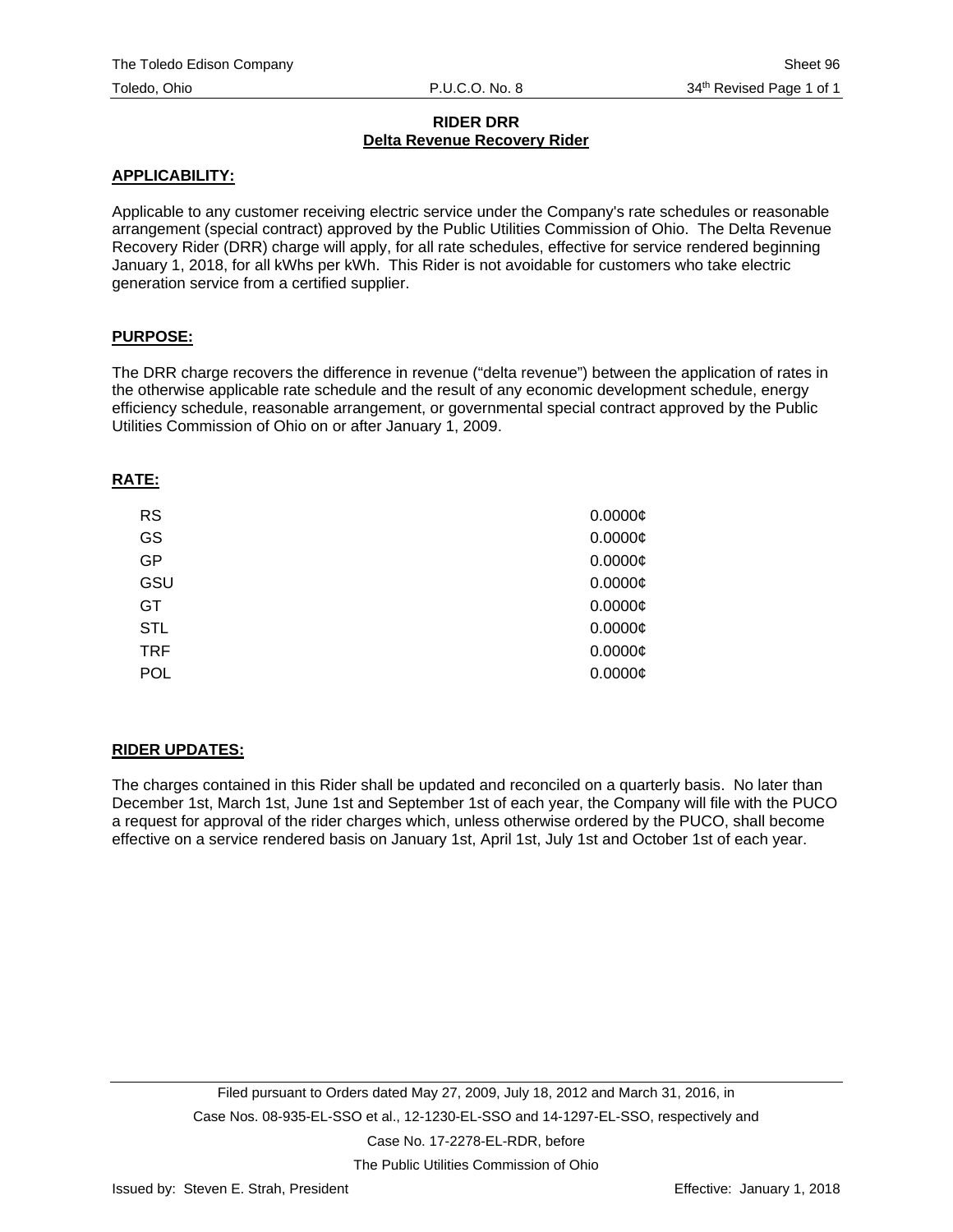## **RIDER RER Residential Electric Heating Recovery Rider**

## **APPLICABILITY:**

Applicable to any residential customer that takes electric service under the Company's rate schedules. The Residential Electric Heating Recovery Rider (RER) charges will apply, by rate schedule, effective for service rendered as described below. This Rider is not avoidable for customers who take electric generation service from a certified supplier.

## **PURPOSE:**

The charges provided for in this Rider recover deferred purchased power costs which represent the differential between the amounts paid by customers that received or are receiving Rider RGC credits and the amounts that otherwise would have been paid by those customers but for the Commission's orders and entries in the 10-176-EL-ATA proceeding, including applicable interest.

- 1. The RER1 charge set forth in this Rider recovers deferred purchased power costs associated with the 10-176-EL-ATA proceeding incurred by the Company from the implementation of Rider RGC through June 30, 2011, including applicable interest.
- 2. The RER2 charge set forth in this Rider recovers on-going deferred purchased power costs not otherwise recovered through the RER1 charge per the Order in Case No. 10-176-EL-ATA dated May 25, 2011, including applicable interest.

## **RATE:**

The following charges will apply, by rate schedule for all kWhs per kWh:

|           | RER <sub>1</sub> | RER <sub>2</sub> |
|-----------|------------------|------------------|
| <b>RS</b> | $0.0000$ ¢       | $0.1986$ ¢       |

## **RIDER UPDATES:**

The RER charges set forth in this Rider shall be updated and reconciled on a semi-annual basis. No later than December 1st and June 1st of each year, the Company shall file with the PUCO a request for approval of these rider charges which, unless otherwise ordered by the PUCO, shall become effective on a service rendered basis on January 1st and July 1st of each year.

The Public Utilities Commission of Ohio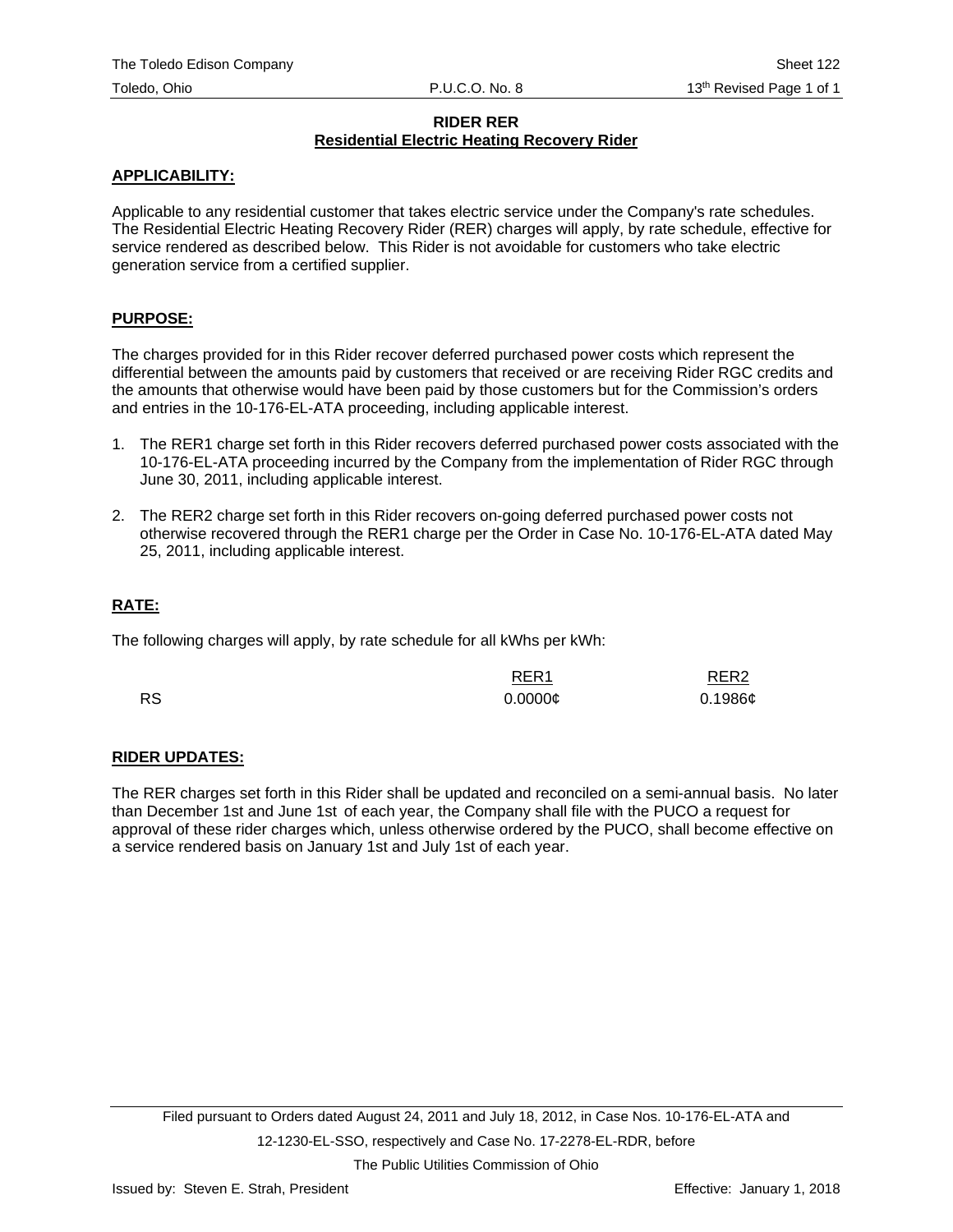#### **Calculation of Rider DRR Charge - Q1 2018 (January - March 2018)**

| Rider DRR Charge Calculation - Summary | <b>Total Ohio</b>                              |        |    |                          |
|----------------------------------------|------------------------------------------------|--------|----|--------------------------|
|                                        | Net Reconciliation Balance                     |        |    |                          |
| (1)                                    | OЕ                                             |        | \$ | 99,673                   |
| (2)                                    | CEI                                            |        | \$ |                          |
| (3)                                    | TE                                             |        | \$ | $\overline{\phantom{m}}$ |
| (4)                                    | <b>Total Ohio Net Reconciliation Balance</b>   |        | \$ | 99,673                   |
| (5)                                    | <b>CAT Tax Rate</b>                            |        |    | 0.26%                    |
| (6)                                    | <b>Total Revenue Requirement</b>               |        | \$ | 99,933                   |
| (7)                                    | Q1 2018 DRR Charge (cents per kWh)             |        |    |                          |
|                                        | <b>RS</b>                                      | 0.0000 |    |                          |
|                                        | GS                                             | 0.0000 |    |                          |
|                                        | GP                                             | 0.0000 |    |                          |
|                                        | GSU                                            | 0.0000 |    |                          |
|                                        | GT                                             | 0.0000 |    |                          |
|                                        | <b>STL</b>                                     | 0.0000 |    |                          |
|                                        | <b>TRF</b>                                     | 0.0000 |    |                          |
|                                        | <b>POL</b>                                     | 0.0000 |    |                          |
| (8)                                    | Q4 2017 DRR Charge (cents per kWh)             |        |    |                          |
|                                        | RS                                             | 0.0000 |    |                          |
|                                        | GS                                             | 0.0000 |    |                          |
|                                        | GP                                             | 0.0000 |    |                          |
|                                        | GSU                                            | 0.0000 |    |                          |
|                                        | GT                                             | 0.0000 |    |                          |
|                                        | <b>STL</b>                                     | 0.0000 |    |                          |
|                                        | <b>TRF</b>                                     | 0.0000 |    |                          |
|                                        | POL                                            | 0.0000 |    |                          |
| (9)                                    | Q1 2018 vs. Q4 2017 DRR Charge (cents per kWh) |        |    |                          |
|                                        | RS                                             | 0.0000 |    |                          |
|                                        | GS                                             | 0.0000 |    |                          |
|                                        | GP                                             | 0.0000 |    |                          |
|                                        | GSU                                            | 0.0000 |    |                          |
|                                        | GT                                             | 0.0000 |    |                          |
|                                        | <b>STL</b>                                     | 0.0000 |    |                          |
|                                        | TRF                                            | 0.0000 |    |                          |
|                                        | POL                                            | 0.0000 |    |                          |

#### **NOTES**

(1) - (3) Actual balance from DRR deferral as of October 2017.

- (4) Calculation: Sum (Lines 1-3)
- (5) Commercial Activity Tax rate currently in effect
- (6) Calculation: Line 4 / (1 Line 5)
- (7) Rider DRR Charge by Rate Schedule. Due to immaterial deferral balance at October 31, 2017 and no forecasted delta revenue for January - March 2018, the Q1 2018 Rider DRR rate is set at zero.
- (8) Q4 2017 DRR Charge for reference purposes only
- (9) Q1 2018 vs. Q4 2017 DRR Charge by rate schedule.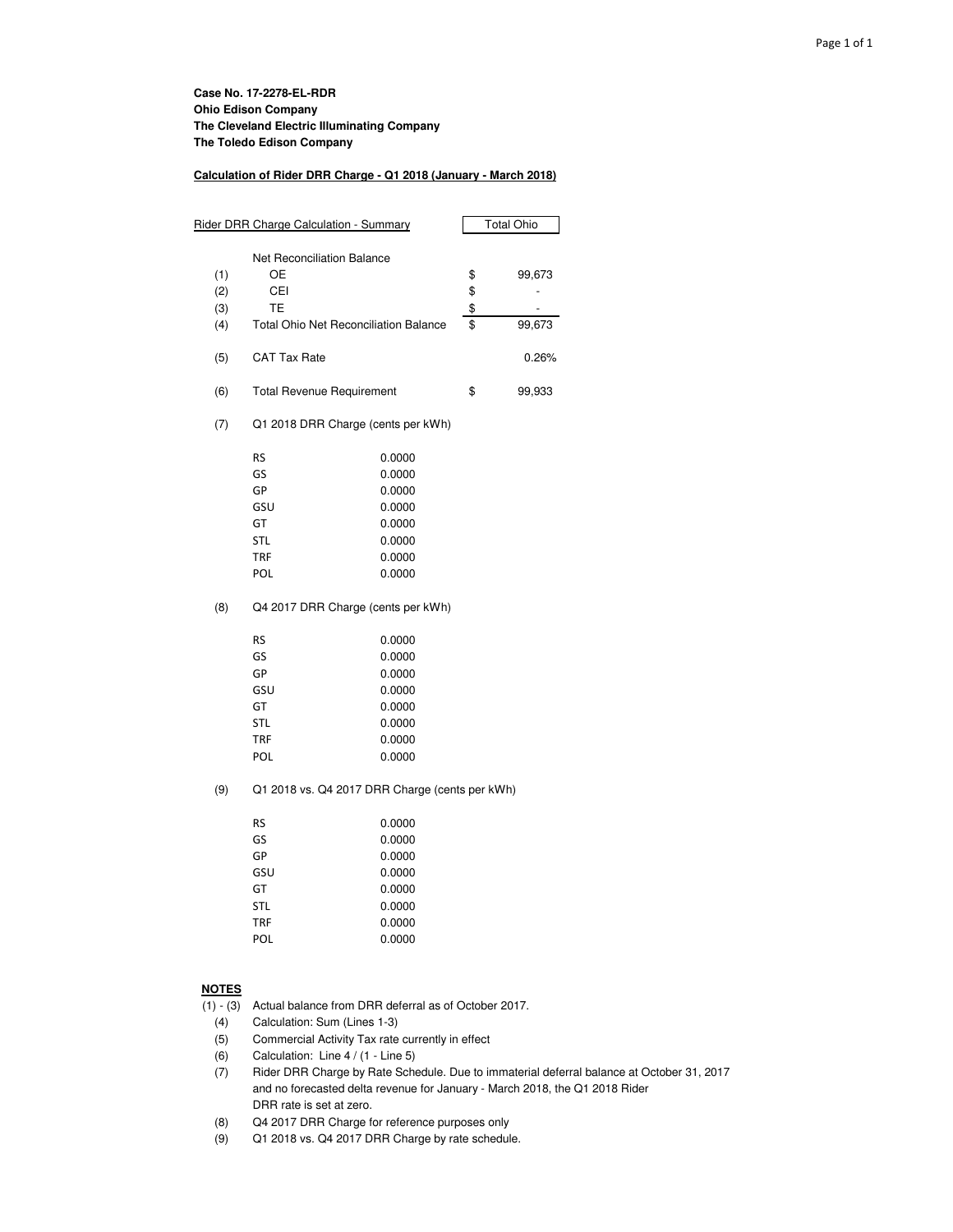#### **17-2278-EL-RDR RER2 Rate Calculation Page 1 of 4**

#### **Company Year Month Beginning Deferral Balance RGC Credits Revenue CAT Net Revenue Excl CAT Carrying Charges Ending Deferral Balance** Line **(A) (B) (C) (D) (E) (F) (G) (H) (I) (J)** 1 \$0.002019 *0.5450%* 2 CEI 2017 October \$ (2,042,876) 3 CEI 2017 November \$ (2,042,876) \$ 973,379 \$ (525,394) \$ 1,165 \$ 446,820 \$ (9,916) \$ (1,605,972) 4 CEI 2017 December \$ (1,605,972) \$ 1,625,385 \$ (651,053) \$ 2,533 \$ 971,799 \$ (6,104) \$ (640,277) 5 CEI 2018 January \$ (640,277) \$ 1,922,779 \$ (1,121,265) \$ 2,084 \$ 799,430 \$ (1,311) \$ 157,842 6 CEI 2018 February \$ 157,842 \$ 1,718,016 \$ (945,032) \$ 2,010 \$ 770,974 \$ 2,961 \$ 931,777 7 CEI 2018 March \$ 931,777 \$ 1,421,390 \$ (935,544) \$ 1,263 \$ 484,583 \$ 6,399 \$ 1,422,759 8 CEI 2018 April \$ 1,422,759 \$ 620,549 \$ (756,159) \$ (353) \$ (135,256) \$ 7,385 \$ 1,294,888 9 CEI 2018 May \$ 1,294,888 \$ 368,673 \$ (764,328) \$ (1,029) \$ (394,626) \$ 5,982 \$ 906,244 10 CEI 2018 June \$ 906,244 \$ - \$ (911,076) \$ (2,369) \$ (908,707) \$ 2,463 <mark>\$</mark> · **Company Year Month Beginning Deferral Balance RGC Credits Revenue CAT Net Revenue Excl CAT Carrying Charges Ending Deferral Balance** Line **(A) (B) (C) (D) (E) (F) (G) (H) (I) (J) 11 11 0.5450% 0.5450% 0.5450% 0.5450 <b>0.5450 0.5450** 12 OE 2017 October \$ (7,525,081) 13 OE 2017 November \$ (7,525,081) \$ 3,856,728 \$ (2,382,085) \$ 3,834 \$ 1,470,809 \$ (37,004) \$ (6,091,276) 14 OE 2017 December \$ (6,091,276) \$ 5,883,880 \$ (3,035,029) \$ 7,407 \$ 2,841,444 \$ (25,455) \$ (3,275,286) 15 OE 2018 January \$ (3,275,286) \$ 6,842,076 \$ (3,943,908) \$ 7,535 \$ 2,890,633 \$ (9,973) \$ (394,626) 16 OE 2018 February \$ (394,626) \$ 6,056,140 \$ (3,501,052) \$ 6,643 \$ 2,548,445 \$ 4,794 \$ 2,158,612 17 OE 2018 March \$ 2,158,612 \$ 4,996,920 \$ (3,261,467) \$ 4,512 \$ 1,730,941 \$ 16,481 \$ 3,906,034 18 OE 2018 April \$ 3,906,034 \$ 2,526,660 \$ (2,614,765) \$ (229) \$ (87,876) \$ 21,048 \$ 3,839,206

|      | <b>Beginning</b> |            |               |    |                         |      |                    | <b>Net Revenue</b> |                 |  |              |  |                 | <b>Ending Deferral</b> |                         |                |
|------|------------------|------------|---------------|----|-------------------------|------|--------------------|--------------------|-----------------|--|--------------|--|-----------------|------------------------|-------------------------|----------------|
|      | Company          | Year       | Month         |    | <b>Deferral Balance</b> |      | <b>RGC Credits</b> |                    | Revenue         |  | <b>CAT</b>   |  | <b>Excl CAT</b> |                        | <b>Carrying Charges</b> | <b>Balance</b> |
| Line | (A)              | (B)        | (C)           |    | (D)                     |      | (E)                |                    | (F)             |  | (G)          |  | (H)             |                        | (1)                     | (J)            |
| 21   |                  |            |               |    |                         |      |                    |                    | \$0.001986      |  |              |  |                 |                        | 0.5450%                 |                |
|      | 22 TE            |            | 2017 October  |    |                         |      |                    |                    |                 |  |              |  |                 |                        |                         | (1,002,042)    |
|      | 23 TE            |            | 2017 November | \$ | $(1,002,042)$ \$        |      | 470.971 \$         |                    | $(224, 079)$ \$ |  | 642          |  | 246.250         | -S                     | $(4,790)$ \$            | (760, 582)     |
|      | 24 TE            |            | 2017 December | \$ | (760.582) \$            |      | 726,006            |                    | $(290, 815)$ \$ |  | 1,131        |  | 434.060         | S                      | $(2,962)$ \$            | (329, 485)     |
|      | 25 TE            |            | 2018 January  |    | $(329, 485)$ \$         |      | 851.327 \$         |                    | $(490, 190)$ \$ |  | 939          |  | 360.198         | \$                     | $(814)$ \$              | 29.899         |
|      | 26 TE            |            | 2018 February | \$ | 29.899                  | - \$ | 749.678            | - \$               | $(427, 377)$ \$ |  | 838          |  | 321.463         | - \$                   | 1,039 \$                | 352,401        |
|      | 27 TE            | 2018 March |               |    | 352.401                 | - \$ | 591.233            | - \$               | $(382.006)$ \$  |  | 544          |  | 208.682 \$      |                        | $2.489$ \$              | 563.572        |
|      | 28 TE            | 2018 April |               |    | 563.572 \$              |      | 311.817 \$         |                    | $(323,500)$ \$  |  | $(30)$ \$    |  | $(11,652)$ \$   |                        | $3,040$ \$              | 554,960        |
|      | 29 TE            | 2018 May   |               |    | 554.960                 | - \$ | 191,766            | \$                 | $(337,611)$ \$  |  | $(379)$ \$   |  | $(145, 466)$ \$ |                        | 2,628                   | 412,122        |
|      | 30 TE            | 2018 June  |               |    | 412.122 \$              |      |                    |                    | $(414, 319)$ \$ |  | $(1,077)$ \$ |  | $(413, 242)$ \$ |                        | 1,120                   |                |

19 OE 2018 May \$ 3,839,206 \$ 1,832,261 \$ (2,637,927) \$ (2,095) \$ (803,571) \$ 18,734 \$ 3,054,369 20 OE 2018 June \$ 3,054,369 \$ - \$ (3,070,654) \$ (7,984) \$ (3,062,670) \$ 8,301 \$ -

NOTES:

Column (E): Column (D) on page 4

Column (F) Line 1,11,21: Proposed Rider RER2 rate (\$/kWh) to become effective January 1, 2018, calculated by solving for the rate that would need to be charged from January 2018 through June 2018 such that the cumulative RER2 deferral balance is 0 as of June 30, 2018.

Column (F): Page 2, Column (F) Nov through Dec 2017; for January 2018 onward Column (F) = - Column (F) Line 1,11,21 respectively« kWh sales on page 5

Column (G): Calculation: (Column (E) + Column (F))<sup>x</sup> 0.0026

Column (H): Calculation: (Column (E) + Column (F)) - Column (G)<br>Column (I): Calculation: (Column (D) + Column (H)/2)× 0.5450%

Column (J): Calculation: Column (D) + Column (H) + Column (I)

Column (J) Lines 2,12,and 22: RER2 deferral balance October 2017 column on pages 6 through 8 respectively, line 29 (for CEI and OE) and line 26 (for TE)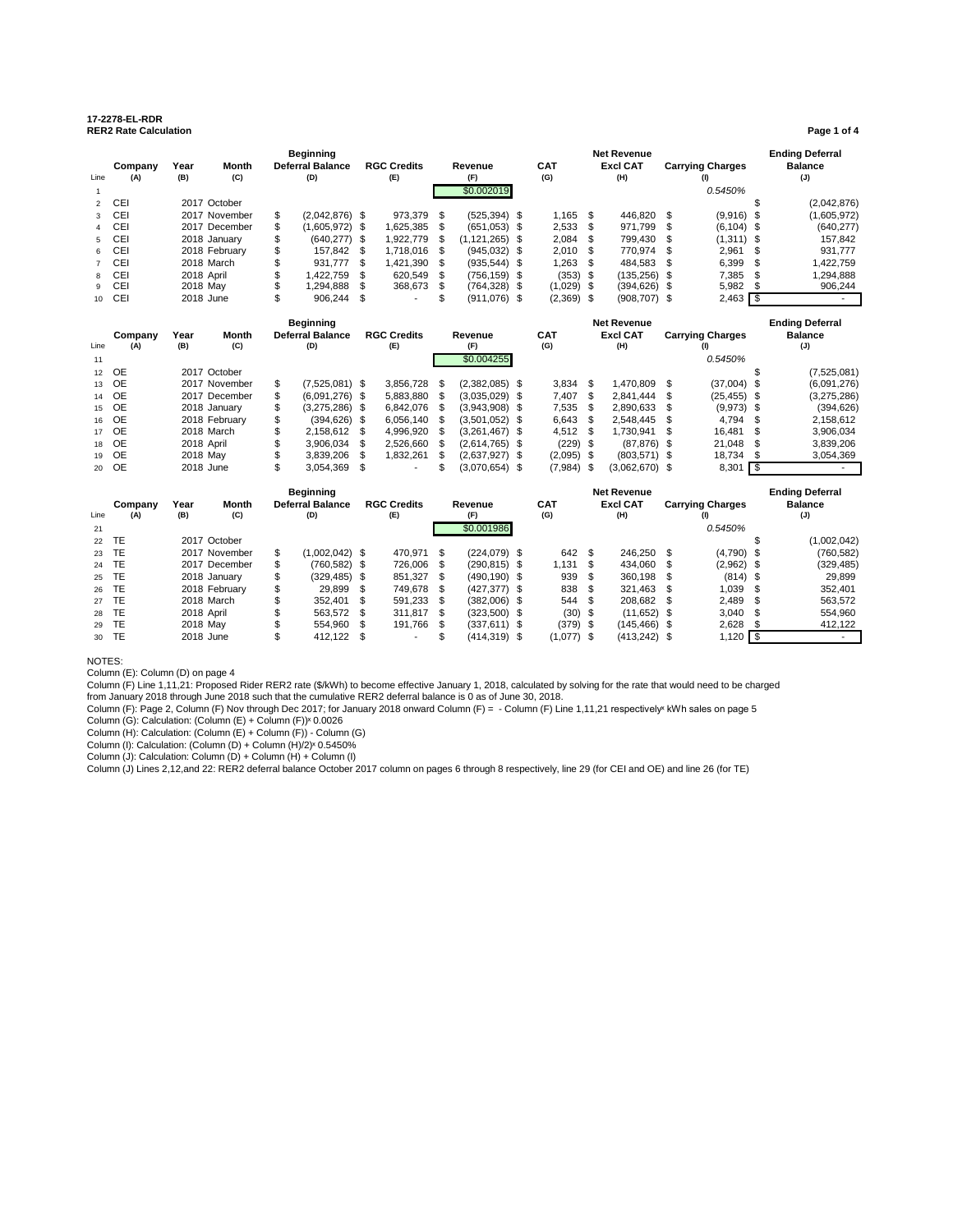## **17-2278-EL-RDR RIDER RER REVENUES Page 2 of 4**

|               | Company   | Year     | <b>Month</b> | KWh <sup>1</sup> | <b>RER2 Rate</b> | <b>RER2 Revenue</b> |
|---------------|-----------|----------|--------------|------------------|------------------|---------------------|
| Line          | (A)       | (B)      | (C)          | (D)              | (E)              | (F)                 |
| 1             | CEI       | 2017 Nov |              |                  | 0.001245         | \$<br>525,394       |
| $\mathcal{P}$ | CEI       | 2017 Dec |              |                  | 0.001245         | \$<br>651,053       |
|               | Company   | Year     | <b>Month</b> | KWh <sup>1</sup> | <b>RER2 Rate</b> | <b>RER2 Revenue</b> |
| Line          | (A)       | (B)      | (C)          | (D)              | (E)              | (F)                 |
| 3             | <b>OE</b> | 2017 Nov |              |                  | 0.003280         | \$<br>2,382,085     |
| 4             | <b>OE</b> | 2017 Dec |              |                  | 0.003280         | \$<br>3,035,029     |
|               | Company   | Year     | Month        | KWh <sup>1</sup> | <b>RER2 Rate</b> | <b>RER2 Revenue</b> |
| Line          | (A)       | (B)      | (C)          | (D)              | (E)              | (F)                 |
| 5             | TЕ        | 2017 Nov |              |                  | 0.001204         | \$<br>224,079       |
| 6             | TE        | 2017 Dec |              |                  | 0.001204         | \$<br>290,815       |

NOTES:

1-The kWh values for Nov and Dec 2017 represent the forecast as of November 2017.

Column (D): Forecasted kWh sales from page 5, lines 1-2

Column (E): RER2 rate effective Oct 2017 (\$/kWh)

Column (F): Calculation: Column (D)<sup>x</sup> Column (E)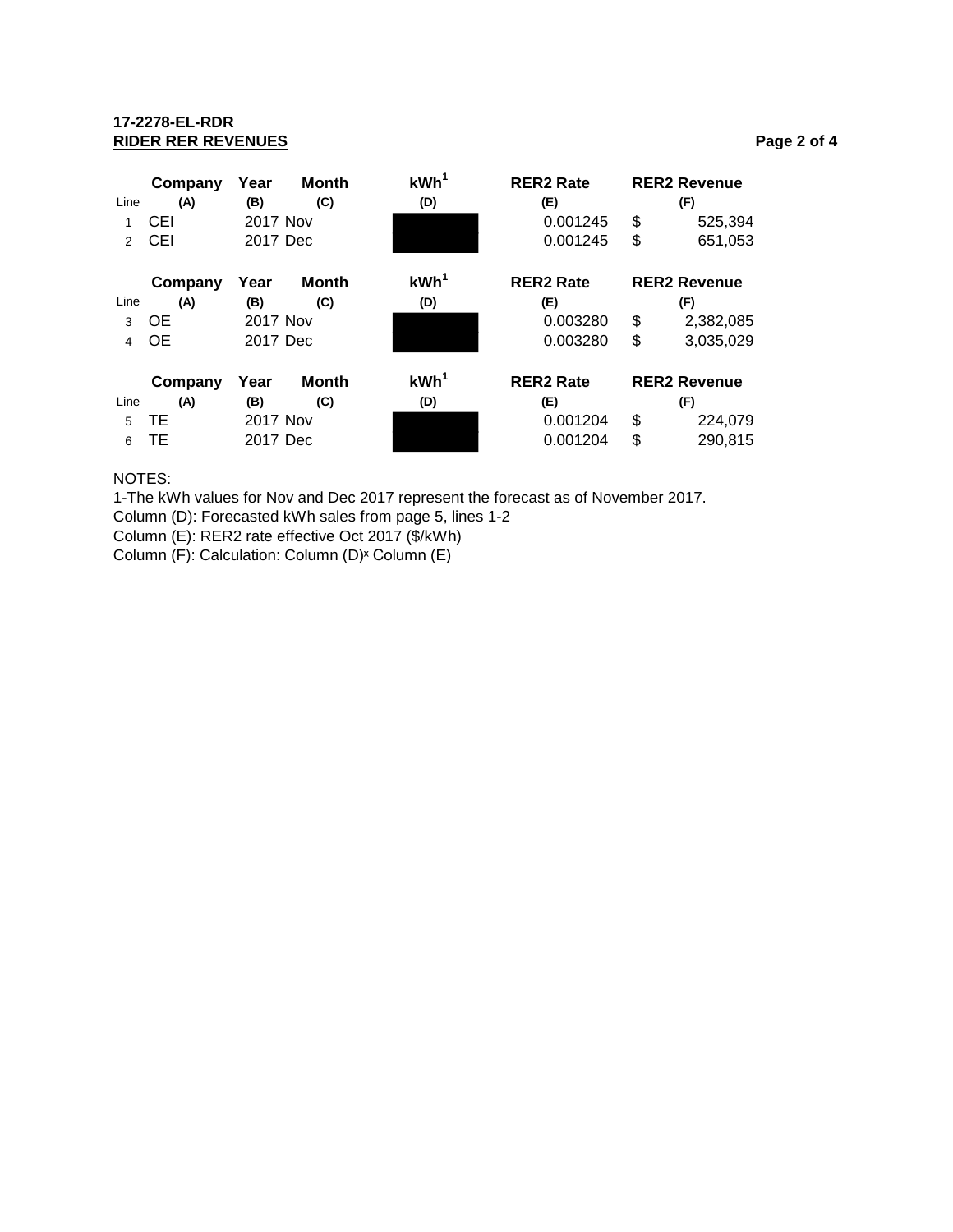#### **17-2278-EL-RDR TOTAL RGC CREDIT SUMMARY-BY MONTH Page 3 of 4**

|                |           |                         |      |                   | (A)                     | (B)                 |
|----------------|-----------|-------------------------|------|-------------------|-------------------------|---------------------|
|                |           |                         |      |                   | <b>RGC Eligible kWh</b> |                     |
| Line           | Company   | Month                   | Year | <b>Blocking</b>   | <b>Sales</b>            | RGC Amount $(\$)^1$ |
| 1              |           |                         |      |                   |                         | $-0.0051$           |
| $\overline{2}$ |           | 11                      | 2017 | All kWh           | 27,175,561              | \$<br>(138, 595)    |
| 3              |           | 12                      | 2017 | All kWh           | 76,305,024              | \$<br>(389, 156)    |
| 4              | CEI       | 1                       | 2018 | All kWh           | 90,158,170              | \$<br>(459, 807)    |
| 5              |           | 2                       | 2018 | All kWh           | 80,619,938              | \$<br>(411, 162)    |
| 6              |           | 3                       | 2018 | All kWh           | 66,778,515              | \$<br>(340,570)     |
| $\overline{7}$ |           | Total                   |      |                   | 341,037,209             | \$<br>(1,739,290)   |
| 8              |           |                         |      |                   |                         | $-0.0064$           |
| 9              |           | 11                      | 2017 | <b>Over 1250</b>  | 44,657,236              | \$<br>(285, 806)    |
| 10             |           | 12                      | 2017 | <b>Over 1250</b>  | 137,668,696             | \$<br>(881,080)     |
| 11             | OE        | 1                       | 2018 | <b>Over 1250</b>  | 162,546,292             | \$<br>(1,040,296)   |
| 12             |           | $\overline{\mathbf{c}}$ | 2018 | Over 1250         | 142,141,073             | \$<br>(909, 703)    |
| 13             |           | 3                       | 2018 | <b>Over 1250</b>  | 112,829,344             | \$<br>(722, 108)    |
| 14             |           | Total                   |      |                   | 599,842,641             | \$<br>(3,838,993)   |
| 15             |           |                         |      |                   |                         | $-0.0033$           |
| 16             |           | 11                      | 2017 | <b>Over 2000</b>  | 2,504,272               | \$<br>(8, 264)      |
| 17             | TE - Non- | 12                      | 2017 | <b>Over 2000</b>  | 10,367,261              | \$<br>(34, 212)     |
| 18             | Apt       | 1                       | 2018 | <b>Over 2000</b>  | 12.403.718              | \$<br>(40, 932)     |
| 19             |           | $\overline{c}$          | 2018 | <b>Over 2000</b>  | 10,751,925              | (35, 481)           |
| 20             |           | 3                       | 2018 | <b>Over 2000</b>  | 8,019,484               | \$<br>(26, 464)     |
| 21             |           | Total                   |      |                   | 44,046,659              | \$<br>(145, 354)    |
| 22             |           |                         |      |                   |                         | $-0.0055$           |
| 23             |           | 11                      | 2017 | <b>First 2000</b> | 675,488                 | \$<br>(3,715)       |
| 24             |           | 12                      | 2017 | <b>First 2000</b> | 1,783,419               | \$<br>(9,809)       |
| 25             | TE - Apt  | 1                       | 2018 | <b>First 2000</b> | 2,070,365               | \$<br>(11, 387)     |
| 26             |           | $\overline{\mathbf{c}}$ | 2018 | <b>First 2000</b> | 1,837,619               | \$<br>(10, 107)     |
| 27             |           | 3                       | 2018 | <b>First 2000</b> | 1,439,370               | \$<br>(7, 917)      |
| 28             |           | Total                   |      |                   | 7,806,260               | \$<br>(42,934)      |

NOTES:

Column (A): Applicable kWh sales based on the forecast as of November 2017.

<sup>1</sup>The RGC amounts are based on rates effective October 31, 2017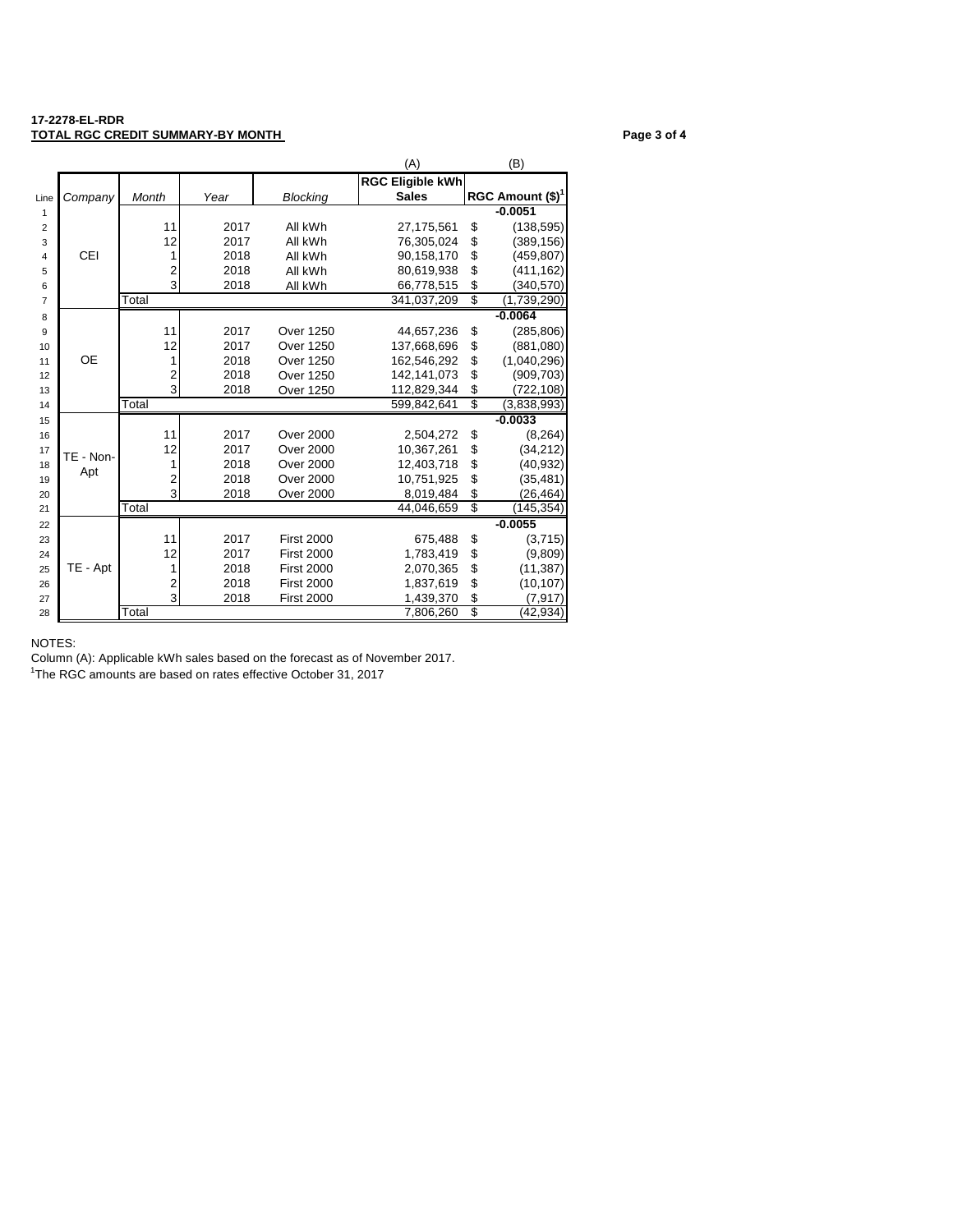#### **17-2278-EL-RDR TOTAL RGC CREDIT SUMMARY-BY MONTH PAGE AND RESIDENT SUMMARY-BY MONTH PAGE 4 of 4**

| RGC <sup>1</sup><br>Provision <sup>2</sup><br>Successor RDC <sup>3</sup><br><b>Total RGC<sup>4</sup></b><br>Company<br>Month<br>(B)<br>$\overline{C}$<br>$(D)=(A)+(B)+(C)$<br>Year<br>(A)<br>Line<br>11<br>\$<br>(138, 595)<br>\$<br>2017<br>(562, 025)<br>(272, 758)<br>$\mathbf{1}$<br>2017<br>12<br>\$<br>\$<br>(389, 156)<br>(834, 611)<br>(401, 618)<br>$\overline{2}$<br>\$<br>\$<br>1<br>2018<br>(459, 807)<br>(988, 572)<br>(474, 401)<br>3<br>\$<br>$\frac{2}{3}$<br>\$<br>2018<br>(411, 162)<br>(882, 566)<br>(424, 288)<br>4<br>CEI<br>\$<br>2018<br>\$<br>(340, 570)<br>(729, 010)<br>(351, 810)<br>5<br>\$<br>4<br>\$<br>2018<br>(416, 277)<br>(204, 273)<br>6<br>\$<br>5<br>\$<br>2018<br>(243,945)<br>(124, 728)<br>$\overline{7}$<br>\$<br>\$<br>(1,739,290)<br>\$<br>\$<br>Total<br>(4,657,006)<br>(2, 253, 876)<br>8<br>\$<br>\$<br>2017<br>11<br>(285, 806)<br>(2,389,318)<br>(1, 181, 605)<br>9<br>12<br>\$<br>\$<br>2017<br>(881,080)<br>(3,348,695)<br>(1,654,106)<br>10<br>\$<br>\$<br>2018<br>1<br>(1,040,296)<br>(3,884,022)<br>(1, 917, 758)<br>11<br>$\frac{2}{3}$<br>\$<br>\$<br>2018<br>(909, 703)<br>(3,444,934)<br>(1,701,504)<br>12<br><b>OE</b><br>\$<br>\$<br>2018<br>(1,413,910)<br>(722, 108)<br>(2,860,902)<br>13<br>\$<br>4<br>\$<br>(1,689,538)<br>(837, 121)<br>2018<br>14<br>\$<br>5<br>\$<br>2018<br>(1, 223, 485)<br>(608, 776)<br>15<br>\$<br>\$<br>\$<br>(3,838,993)<br>\$<br>Total<br>(18, 840, 893)<br>(9,314,780)<br>16<br>\$<br>\$<br>11<br>2017<br>(11, 979)<br>(251, 459)<br>(207, 534)<br>17<br>\$<br>12<br>\$<br>(44, 021)<br>(306, 417)<br>2017<br>(375, 568)<br>18<br>\$<br>\$<br>2018<br>1<br>(52, 319)<br>(440, 699)<br>(358, 309)<br>19<br>\$<br>$\frac{2}{3}$<br>\$<br>2018<br>(45, 588)<br>(387, 871)<br>(316, 219)<br>20<br>TE<br>\$<br>\$<br>2018<br>(34, 381)<br>(305, 870)<br>(250, 981)<br>21<br>\$<br>4<br>\$<br>2018<br>(169, 280)<br>(142, 537)<br>22<br>\$<br>5<br>\$<br>2018<br>(90, 608)<br>(101,159)<br>23<br>\$<br>\$<br>(188, 288)<br>\$<br>Total<br>(2,031,906)<br>\$<br>(1,672,604)<br>(3,892,799)<br>24<br>s<br>$\overline{\mathbb{S}}$<br>\$<br>\$<br>2017<br>11<br>(436, 381)<br>(3,202,802)<br>(1,661,896)<br>25<br>12<br>\$<br>(1,314,256)<br>\$<br>(2,362,141)<br>\$<br>2017<br>\$<br>(4,558,875)<br>26<br>\$<br>\$<br>1<br>\$<br>2018<br>(1,552,422)<br>\$<br>(5,313,292)<br>(2,750,468)<br>27<br>\$<br>$\overline{\mathbf{c}}$<br>\$<br>(1,366,453)<br>(4,715,371)<br>\$<br>(2,442,011)<br>2018<br>\$<br>28<br>OHIO<br>3<br>\$<br>\$<br>2018<br>(1,097,059)<br>(2,016,702)<br>\$<br>(3,895,782)<br>\$<br>29<br>\$<br>\$<br>2018<br>4<br>(2, 275, 095)<br>\$<br>(1, 183, 931)<br>\$<br>30<br>5<br>\$<br>\$<br>\$<br>(1,568,588)<br>\$<br>(824, 112)<br>2018<br>31<br>\$<br>S<br>\$<br>(5,766,571)<br>\$<br>Total<br>(25, 529, 805)<br>(13, 241, 261)<br>(44, 537, 637)<br>32<br><b>TOTAL (SMillions)</b><br>\$<br>S<br>(5.8)<br>(25.5)<br>\$<br>(13.2)<br>$\overline{\mathbf{s}}$<br>33 |  |  |  | <b>RGC Additional</b> |  |               |
|----------------------------------------------------------------------------------------------------------------------------------------------------------------------------------------------------------------------------------------------------------------------------------------------------------------------------------------------------------------------------------------------------------------------------------------------------------------------------------------------------------------------------------------------------------------------------------------------------------------------------------------------------------------------------------------------------------------------------------------------------------------------------------------------------------------------------------------------------------------------------------------------------------------------------------------------------------------------------------------------------------------------------------------------------------------------------------------------------------------------------------------------------------------------------------------------------------------------------------------------------------------------------------------------------------------------------------------------------------------------------------------------------------------------------------------------------------------------------------------------------------------------------------------------------------------------------------------------------------------------------------------------------------------------------------------------------------------------------------------------------------------------------------------------------------------------------------------------------------------------------------------------------------------------------------------------------------------------------------------------------------------------------------------------------------------------------------------------------------------------------------------------------------------------------------------------------------------------------------------------------------------------------------------------------------------------------------------------------------------------------------------------------------------------------------------------------------------------------------------------------------------------------------------------------------------------------------------------------------------------------------------------------------------------------------------------------------------------------------------------------------------------------------------------------------------------------------------------------------------------------------------------------------------------------------------------------------------------------|--|--|--|-----------------------|--|---------------|
|                                                                                                                                                                                                                                                                                                                                                                                                                                                                                                                                                                                                                                                                                                                                                                                                                                                                                                                                                                                                                                                                                                                                                                                                                                                                                                                                                                                                                                                                                                                                                                                                                                                                                                                                                                                                                                                                                                                                                                                                                                                                                                                                                                                                                                                                                                                                                                                                                                                                                                                                                                                                                                                                                                                                                                                                                                                                                                                                                                            |  |  |  |                       |  |               |
|                                                                                                                                                                                                                                                                                                                                                                                                                                                                                                                                                                                                                                                                                                                                                                                                                                                                                                                                                                                                                                                                                                                                                                                                                                                                                                                                                                                                                                                                                                                                                                                                                                                                                                                                                                                                                                                                                                                                                                                                                                                                                                                                                                                                                                                                                                                                                                                                                                                                                                                                                                                                                                                                                                                                                                                                                                                                                                                                                                            |  |  |  |                       |  |               |
|                                                                                                                                                                                                                                                                                                                                                                                                                                                                                                                                                                                                                                                                                                                                                                                                                                                                                                                                                                                                                                                                                                                                                                                                                                                                                                                                                                                                                                                                                                                                                                                                                                                                                                                                                                                                                                                                                                                                                                                                                                                                                                                                                                                                                                                                                                                                                                                                                                                                                                                                                                                                                                                                                                                                                                                                                                                                                                                                                                            |  |  |  |                       |  | (973, 379)    |
|                                                                                                                                                                                                                                                                                                                                                                                                                                                                                                                                                                                                                                                                                                                                                                                                                                                                                                                                                                                                                                                                                                                                                                                                                                                                                                                                                                                                                                                                                                                                                                                                                                                                                                                                                                                                                                                                                                                                                                                                                                                                                                                                                                                                                                                                                                                                                                                                                                                                                                                                                                                                                                                                                                                                                                                                                                                                                                                                                                            |  |  |  |                       |  | (1,625,385)   |
|                                                                                                                                                                                                                                                                                                                                                                                                                                                                                                                                                                                                                                                                                                                                                                                                                                                                                                                                                                                                                                                                                                                                                                                                                                                                                                                                                                                                                                                                                                                                                                                                                                                                                                                                                                                                                                                                                                                                                                                                                                                                                                                                                                                                                                                                                                                                                                                                                                                                                                                                                                                                                                                                                                                                                                                                                                                                                                                                                                            |  |  |  |                       |  | (1,922,779)   |
|                                                                                                                                                                                                                                                                                                                                                                                                                                                                                                                                                                                                                                                                                                                                                                                                                                                                                                                                                                                                                                                                                                                                                                                                                                                                                                                                                                                                                                                                                                                                                                                                                                                                                                                                                                                                                                                                                                                                                                                                                                                                                                                                                                                                                                                                                                                                                                                                                                                                                                                                                                                                                                                                                                                                                                                                                                                                                                                                                                            |  |  |  |                       |  | (1,718,016)   |
|                                                                                                                                                                                                                                                                                                                                                                                                                                                                                                                                                                                                                                                                                                                                                                                                                                                                                                                                                                                                                                                                                                                                                                                                                                                                                                                                                                                                                                                                                                                                                                                                                                                                                                                                                                                                                                                                                                                                                                                                                                                                                                                                                                                                                                                                                                                                                                                                                                                                                                                                                                                                                                                                                                                                                                                                                                                                                                                                                                            |  |  |  |                       |  | (1,421,390)   |
|                                                                                                                                                                                                                                                                                                                                                                                                                                                                                                                                                                                                                                                                                                                                                                                                                                                                                                                                                                                                                                                                                                                                                                                                                                                                                                                                                                                                                                                                                                                                                                                                                                                                                                                                                                                                                                                                                                                                                                                                                                                                                                                                                                                                                                                                                                                                                                                                                                                                                                                                                                                                                                                                                                                                                                                                                                                                                                                                                                            |  |  |  |                       |  | (620, 549)    |
|                                                                                                                                                                                                                                                                                                                                                                                                                                                                                                                                                                                                                                                                                                                                                                                                                                                                                                                                                                                                                                                                                                                                                                                                                                                                                                                                                                                                                                                                                                                                                                                                                                                                                                                                                                                                                                                                                                                                                                                                                                                                                                                                                                                                                                                                                                                                                                                                                                                                                                                                                                                                                                                                                                                                                                                                                                                                                                                                                                            |  |  |  |                       |  | (368, 673)    |
|                                                                                                                                                                                                                                                                                                                                                                                                                                                                                                                                                                                                                                                                                                                                                                                                                                                                                                                                                                                                                                                                                                                                                                                                                                                                                                                                                                                                                                                                                                                                                                                                                                                                                                                                                                                                                                                                                                                                                                                                                                                                                                                                                                                                                                                                                                                                                                                                                                                                                                                                                                                                                                                                                                                                                                                                                                                                                                                                                                            |  |  |  |                       |  | (8,650,172)   |
|                                                                                                                                                                                                                                                                                                                                                                                                                                                                                                                                                                                                                                                                                                                                                                                                                                                                                                                                                                                                                                                                                                                                                                                                                                                                                                                                                                                                                                                                                                                                                                                                                                                                                                                                                                                                                                                                                                                                                                                                                                                                                                                                                                                                                                                                                                                                                                                                                                                                                                                                                                                                                                                                                                                                                                                                                                                                                                                                                                            |  |  |  |                       |  | (3,856,728)   |
|                                                                                                                                                                                                                                                                                                                                                                                                                                                                                                                                                                                                                                                                                                                                                                                                                                                                                                                                                                                                                                                                                                                                                                                                                                                                                                                                                                                                                                                                                                                                                                                                                                                                                                                                                                                                                                                                                                                                                                                                                                                                                                                                                                                                                                                                                                                                                                                                                                                                                                                                                                                                                                                                                                                                                                                                                                                                                                                                                                            |  |  |  |                       |  | (5,883,880)   |
|                                                                                                                                                                                                                                                                                                                                                                                                                                                                                                                                                                                                                                                                                                                                                                                                                                                                                                                                                                                                                                                                                                                                                                                                                                                                                                                                                                                                                                                                                                                                                                                                                                                                                                                                                                                                                                                                                                                                                                                                                                                                                                                                                                                                                                                                                                                                                                                                                                                                                                                                                                                                                                                                                                                                                                                                                                                                                                                                                                            |  |  |  |                       |  | (6,842,076)   |
|                                                                                                                                                                                                                                                                                                                                                                                                                                                                                                                                                                                                                                                                                                                                                                                                                                                                                                                                                                                                                                                                                                                                                                                                                                                                                                                                                                                                                                                                                                                                                                                                                                                                                                                                                                                                                                                                                                                                                                                                                                                                                                                                                                                                                                                                                                                                                                                                                                                                                                                                                                                                                                                                                                                                                                                                                                                                                                                                                                            |  |  |  |                       |  | (6,056,140)   |
|                                                                                                                                                                                                                                                                                                                                                                                                                                                                                                                                                                                                                                                                                                                                                                                                                                                                                                                                                                                                                                                                                                                                                                                                                                                                                                                                                                                                                                                                                                                                                                                                                                                                                                                                                                                                                                                                                                                                                                                                                                                                                                                                                                                                                                                                                                                                                                                                                                                                                                                                                                                                                                                                                                                                                                                                                                                                                                                                                                            |  |  |  |                       |  | (4,996,920)   |
|                                                                                                                                                                                                                                                                                                                                                                                                                                                                                                                                                                                                                                                                                                                                                                                                                                                                                                                                                                                                                                                                                                                                                                                                                                                                                                                                                                                                                                                                                                                                                                                                                                                                                                                                                                                                                                                                                                                                                                                                                                                                                                                                                                                                                                                                                                                                                                                                                                                                                                                                                                                                                                                                                                                                                                                                                                                                                                                                                                            |  |  |  |                       |  | (2,526,660)   |
|                                                                                                                                                                                                                                                                                                                                                                                                                                                                                                                                                                                                                                                                                                                                                                                                                                                                                                                                                                                                                                                                                                                                                                                                                                                                                                                                                                                                                                                                                                                                                                                                                                                                                                                                                                                                                                                                                                                                                                                                                                                                                                                                                                                                                                                                                                                                                                                                                                                                                                                                                                                                                                                                                                                                                                                                                                                                                                                                                                            |  |  |  |                       |  | (1,832,261)   |
|                                                                                                                                                                                                                                                                                                                                                                                                                                                                                                                                                                                                                                                                                                                                                                                                                                                                                                                                                                                                                                                                                                                                                                                                                                                                                                                                                                                                                                                                                                                                                                                                                                                                                                                                                                                                                                                                                                                                                                                                                                                                                                                                                                                                                                                                                                                                                                                                                                                                                                                                                                                                                                                                                                                                                                                                                                                                                                                                                                            |  |  |  |                       |  | (31,994,666)  |
|                                                                                                                                                                                                                                                                                                                                                                                                                                                                                                                                                                                                                                                                                                                                                                                                                                                                                                                                                                                                                                                                                                                                                                                                                                                                                                                                                                                                                                                                                                                                                                                                                                                                                                                                                                                                                                                                                                                                                                                                                                                                                                                                                                                                                                                                                                                                                                                                                                                                                                                                                                                                                                                                                                                                                                                                                                                                                                                                                                            |  |  |  |                       |  | (470, 971)    |
|                                                                                                                                                                                                                                                                                                                                                                                                                                                                                                                                                                                                                                                                                                                                                                                                                                                                                                                                                                                                                                                                                                                                                                                                                                                                                                                                                                                                                                                                                                                                                                                                                                                                                                                                                                                                                                                                                                                                                                                                                                                                                                                                                                                                                                                                                                                                                                                                                                                                                                                                                                                                                                                                                                                                                                                                                                                                                                                                                                            |  |  |  |                       |  | (726,006)     |
|                                                                                                                                                                                                                                                                                                                                                                                                                                                                                                                                                                                                                                                                                                                                                                                                                                                                                                                                                                                                                                                                                                                                                                                                                                                                                                                                                                                                                                                                                                                                                                                                                                                                                                                                                                                                                                                                                                                                                                                                                                                                                                                                                                                                                                                                                                                                                                                                                                                                                                                                                                                                                                                                                                                                                                                                                                                                                                                                                                            |  |  |  |                       |  | (851, 327)    |
|                                                                                                                                                                                                                                                                                                                                                                                                                                                                                                                                                                                                                                                                                                                                                                                                                                                                                                                                                                                                                                                                                                                                                                                                                                                                                                                                                                                                                                                                                                                                                                                                                                                                                                                                                                                                                                                                                                                                                                                                                                                                                                                                                                                                                                                                                                                                                                                                                                                                                                                                                                                                                                                                                                                                                                                                                                                                                                                                                                            |  |  |  |                       |  | (749, 678)    |
|                                                                                                                                                                                                                                                                                                                                                                                                                                                                                                                                                                                                                                                                                                                                                                                                                                                                                                                                                                                                                                                                                                                                                                                                                                                                                                                                                                                                                                                                                                                                                                                                                                                                                                                                                                                                                                                                                                                                                                                                                                                                                                                                                                                                                                                                                                                                                                                                                                                                                                                                                                                                                                                                                                                                                                                                                                                                                                                                                                            |  |  |  |                       |  | (591, 233)    |
|                                                                                                                                                                                                                                                                                                                                                                                                                                                                                                                                                                                                                                                                                                                                                                                                                                                                                                                                                                                                                                                                                                                                                                                                                                                                                                                                                                                                                                                                                                                                                                                                                                                                                                                                                                                                                                                                                                                                                                                                                                                                                                                                                                                                                                                                                                                                                                                                                                                                                                                                                                                                                                                                                                                                                                                                                                                                                                                                                                            |  |  |  |                       |  | (311, 817)    |
|                                                                                                                                                                                                                                                                                                                                                                                                                                                                                                                                                                                                                                                                                                                                                                                                                                                                                                                                                                                                                                                                                                                                                                                                                                                                                                                                                                                                                                                                                                                                                                                                                                                                                                                                                                                                                                                                                                                                                                                                                                                                                                                                                                                                                                                                                                                                                                                                                                                                                                                                                                                                                                                                                                                                                                                                                                                                                                                                                                            |  |  |  |                       |  | (191, 766)    |
|                                                                                                                                                                                                                                                                                                                                                                                                                                                                                                                                                                                                                                                                                                                                                                                                                                                                                                                                                                                                                                                                                                                                                                                                                                                                                                                                                                                                                                                                                                                                                                                                                                                                                                                                                                                                                                                                                                                                                                                                                                                                                                                                                                                                                                                                                                                                                                                                                                                                                                                                                                                                                                                                                                                                                                                                                                                                                                                                                                            |  |  |  |                       |  |               |
|                                                                                                                                                                                                                                                                                                                                                                                                                                                                                                                                                                                                                                                                                                                                                                                                                                                                                                                                                                                                                                                                                                                                                                                                                                                                                                                                                                                                                                                                                                                                                                                                                                                                                                                                                                                                                                                                                                                                                                                                                                                                                                                                                                                                                                                                                                                                                                                                                                                                                                                                                                                                                                                                                                                                                                                                                                                                                                                                                                            |  |  |  |                       |  | (5,301,079)   |
|                                                                                                                                                                                                                                                                                                                                                                                                                                                                                                                                                                                                                                                                                                                                                                                                                                                                                                                                                                                                                                                                                                                                                                                                                                                                                                                                                                                                                                                                                                                                                                                                                                                                                                                                                                                                                                                                                                                                                                                                                                                                                                                                                                                                                                                                                                                                                                                                                                                                                                                                                                                                                                                                                                                                                                                                                                                                                                                                                                            |  |  |  |                       |  | (8, 235, 272) |
|                                                                                                                                                                                                                                                                                                                                                                                                                                                                                                                                                                                                                                                                                                                                                                                                                                                                                                                                                                                                                                                                                                                                                                                                                                                                                                                                                                                                                                                                                                                                                                                                                                                                                                                                                                                                                                                                                                                                                                                                                                                                                                                                                                                                                                                                                                                                                                                                                                                                                                                                                                                                                                                                                                                                                                                                                                                                                                                                                                            |  |  |  |                       |  | (9,616,183)   |
|                                                                                                                                                                                                                                                                                                                                                                                                                                                                                                                                                                                                                                                                                                                                                                                                                                                                                                                                                                                                                                                                                                                                                                                                                                                                                                                                                                                                                                                                                                                                                                                                                                                                                                                                                                                                                                                                                                                                                                                                                                                                                                                                                                                                                                                                                                                                                                                                                                                                                                                                                                                                                                                                                                                                                                                                                                                                                                                                                                            |  |  |  |                       |  | (8,523,834)   |
|                                                                                                                                                                                                                                                                                                                                                                                                                                                                                                                                                                                                                                                                                                                                                                                                                                                                                                                                                                                                                                                                                                                                                                                                                                                                                                                                                                                                                                                                                                                                                                                                                                                                                                                                                                                                                                                                                                                                                                                                                                                                                                                                                                                                                                                                                                                                                                                                                                                                                                                                                                                                                                                                                                                                                                                                                                                                                                                                                                            |  |  |  |                       |  | (7,009,543)   |
|                                                                                                                                                                                                                                                                                                                                                                                                                                                                                                                                                                                                                                                                                                                                                                                                                                                                                                                                                                                                                                                                                                                                                                                                                                                                                                                                                                                                                                                                                                                                                                                                                                                                                                                                                                                                                                                                                                                                                                                                                                                                                                                                                                                                                                                                                                                                                                                                                                                                                                                                                                                                                                                                                                                                                                                                                                                                                                                                                                            |  |  |  |                       |  | (3,459,026)   |
|                                                                                                                                                                                                                                                                                                                                                                                                                                                                                                                                                                                                                                                                                                                                                                                                                                                                                                                                                                                                                                                                                                                                                                                                                                                                                                                                                                                                                                                                                                                                                                                                                                                                                                                                                                                                                                                                                                                                                                                                                                                                                                                                                                                                                                                                                                                                                                                                                                                                                                                                                                                                                                                                                                                                                                                                                                                                                                                                                                            |  |  |  |                       |  | (2,392,700)   |
|                                                                                                                                                                                                                                                                                                                                                                                                                                                                                                                                                                                                                                                                                                                                                                                                                                                                                                                                                                                                                                                                                                                                                                                                                                                                                                                                                                                                                                                                                                                                                                                                                                                                                                                                                                                                                                                                                                                                                                                                                                                                                                                                                                                                                                                                                                                                                                                                                                                                                                                                                                                                                                                                                                                                                                                                                                                                                                                                                                            |  |  |  |                       |  |               |
|                                                                                                                                                                                                                                                                                                                                                                                                                                                                                                                                                                                                                                                                                                                                                                                                                                                                                                                                                                                                                                                                                                                                                                                                                                                                                                                                                                                                                                                                                                                                                                                                                                                                                                                                                                                                                                                                                                                                                                                                                                                                                                                                                                                                                                                                                                                                                                                                                                                                                                                                                                                                                                                                                                                                                                                                                                                                                                                                                                            |  |  |  |                       |  | (44.5)        |

#### NOTES:

<sup>2</sup>Currently effective Rider RGC Additional Provision retail rate applied to the applicable kWh sales based on the forecast as of November 2017. RGC amounts from column (B) on page 3, based on rates effective October 31, 2017 through March 31, 2018. \*Please note that no credits are provided in the summer months of June, July, and August. Please also note that, in addition to the summer months, there is no RGC credit provided in the months of September, October, April, and May.

<sup>3</sup>Currently effective Rider RDC retail rate applied to the applicable kWh sales based on the forecast as of November 2017. Total RGC amount includes the actual RGC credit, the Rider RGC Additional Provision credit, and the successor RDC equivalent credit since the Companies are authorized to defer purchased power equivalent to the credits provided in case 10-176-EL-ATA.